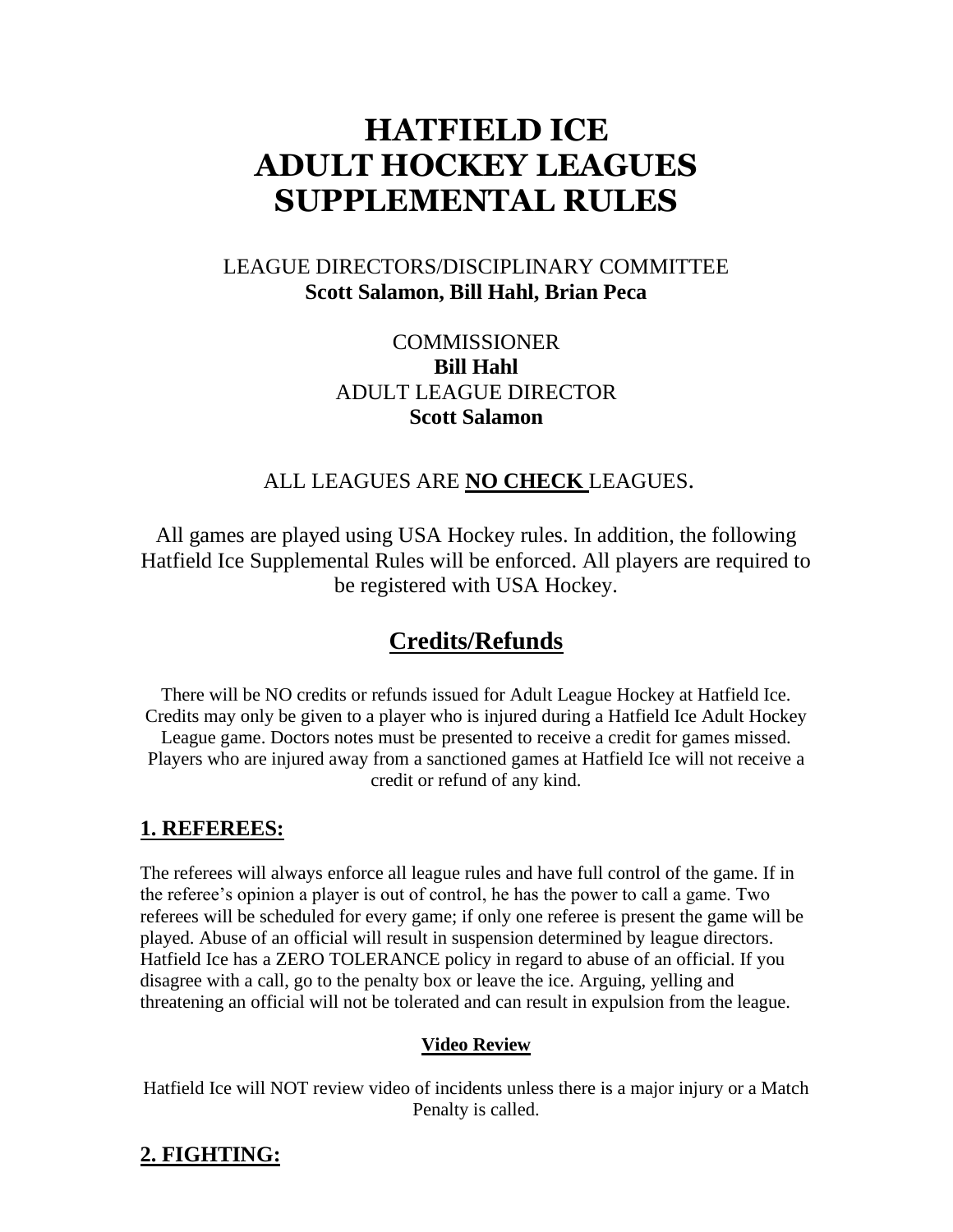WE **WILL NOT TOLERATE FIGHTING** IN OUR LEAGUES AT HATFIELD ICE. THIS RULE WILL BE STRICTLY ENFORCED. In the event of a fight, the referee has the authority to run the clock if order cannot be restored. If the referee decides that the game cannot be completed in a sportsmanlike manner, he may end the game.

Refer to USA Hockey **rule 615** for fighting. Punches do not have to be thrown for an official to call a fighting major. If a player is called for a fighting major, they are to leave the ice in an orderly manner. Failure to do so will result in a longer suspension.

THE LEAGUE PENALTIES FOR FIGHTING WILL BE AS FOLLOWS- FIRST OFFENSE- 2 GAME SUSPENSION\* SECOND OFFENSE- 6 GAME SUSPENSION\* THIRD OFFENSE- REMAINDER OF THE SEASON SUSPENSION. (INCLUDING PLAYOFFS)\*

Any major penalty that also includes a game misconduct penalty will carry an additional one game suspension

*Example: 5-minute major for fighting & game misconduct is a three game suspension*

#### **\* INSTIGATOR RULE:**

If a fight occurs and the referee deems one of the participants to be the aggressor, he may assess an instigator minor penalty to that player. The player instigating the fight shall be suspended the normal three games. The other player involved will be suspended one game. The instigator minor penalty will be served by a player on the ice at the time of the penalty. In the event of a fight with no instigator penalty called, both players shall receive a three-game suspension. These scenarios assume this is a first offense, second offenses will result in lengthier suspensions. A third offense will result in your removal from the league. All instigator penalties will be assessed at the referee's discretion.

# **3. OTHER MAJOR PENALTIES:** [GAME MISCONDUCTS]

All game misconduct penalties are an automatic one game suspension from USA Hockey

Any other major penalty that included a game misconduct such as stick fouls, boarding or abuse of an official shall carry the same penalties as rule #2

Players who play on more than one team who are issued a suspension will not be permitted to play for their other team until the suspension is served for the team it was received on.

#### **Adult League Directors may increase a suspension as they see fit**

# **4. MATCH PENALTIES:**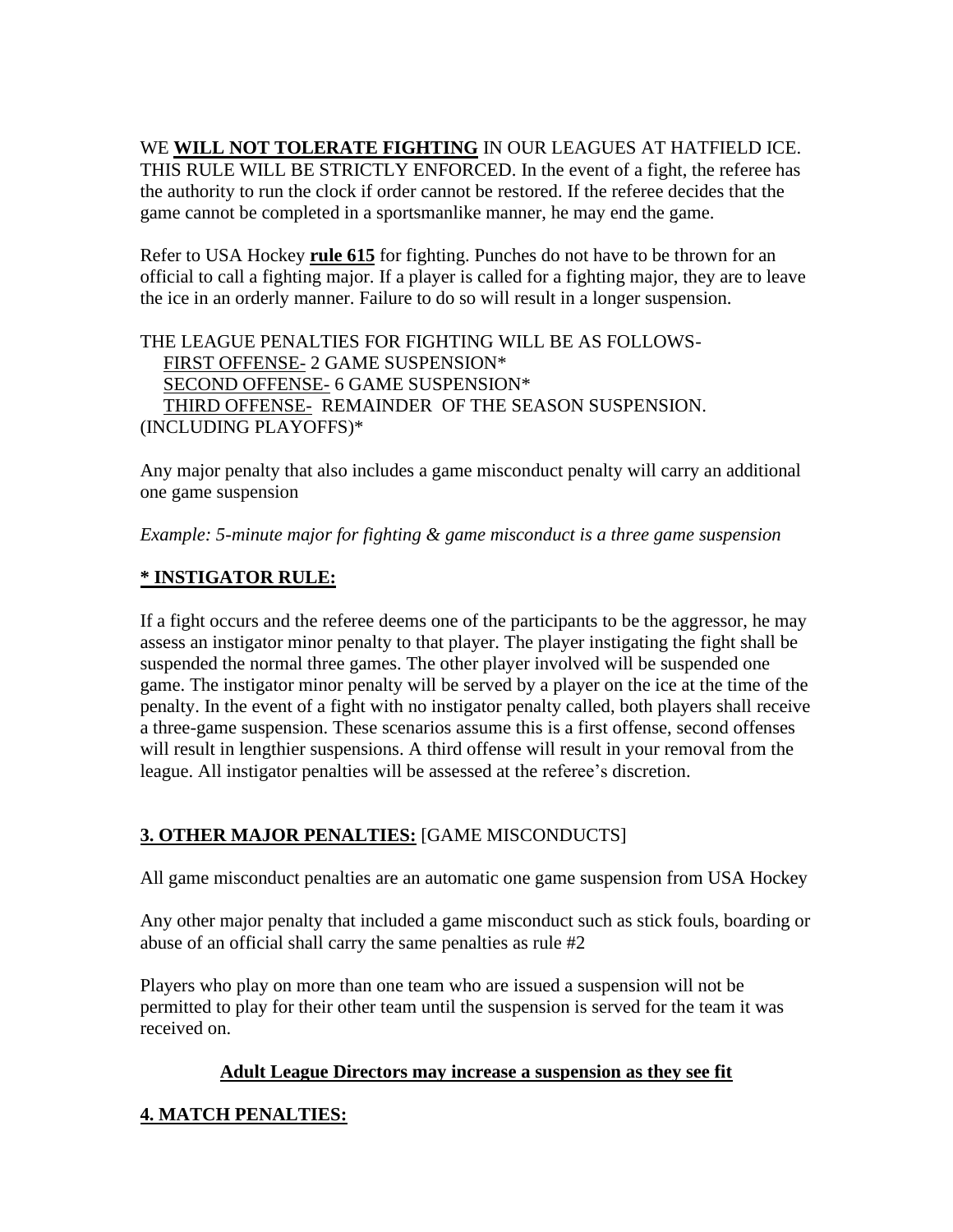Any player receiving a match penalty shall be suspended indefinitely from all adult ice hockey league competition, including players active in multiple leagues pending a review by the league disciplinary committee and ruling by the Atlantic District. If a player's case is not reviewed within 30 days of the infraction, the suspension will terminate and the player will be reinstated.

# **5. PENALTIES/PLAYER:**

- A. Any player who receives [4] penalties in a game shall be ejected from the game upon the calling of the fourth penalty. No further suspension shall be enforced. However, if a player received [5] penalties in one game due to the referee calling multiple fouls simultaneously, that player shall be ejected from that game and suspended for [1] additional game.
- B. Any player who, in the judgement of the referees, takes the ice under the influence of alcohol or drugs, will be assessed a game misconduct and a one game suspension. Repeat offenders will be subject to expulsion from the league. No alcoholic beverages are permitted in the player bench areas.
- C. Hatfield Ice reserves the right to suspend or permanently bar any player who demonstrates an inability to follow rules and practices poor sportsmanship, or who in the judgement of league officials, poses a threat to the health and safety of other participants and officials.

# **GAME EJECTION**

May be assessed instead of a game misconduct penalty by the referee. A game ejection carries no further penalties or suspension. Any player receiving a game misconduct shall automatically sit out the next game. NO EXCEPTIONS

# **6. GAME PENALTIES-TEAM:** A TOTAL OF FIFTEEN [15] TEAM PENALTIES INCURRED IN ONE GAME WILL RESULT IN A FORFEIT OF THAT GAME.

# **7. TEAM ROSTERS:**

- A. A team may roster up to twenty skaters and two goalies.
- B. Players will not be required to sign before a game
- C. Each team will have a captain and one or two alternate captains. They will be indicated by a "C" or an "A" on their Jersey. They are the only players permitted to communicate with the officials during a game.
- D. Each team will submit to the league colors and style of their team's jerseys. Every player will wear the same jersey number at every game. This information will be included with the team's initial roster.
- E. Goalies must play at least three games for a team to be considered eligible to play in playoffs.

#### **Substitute Players**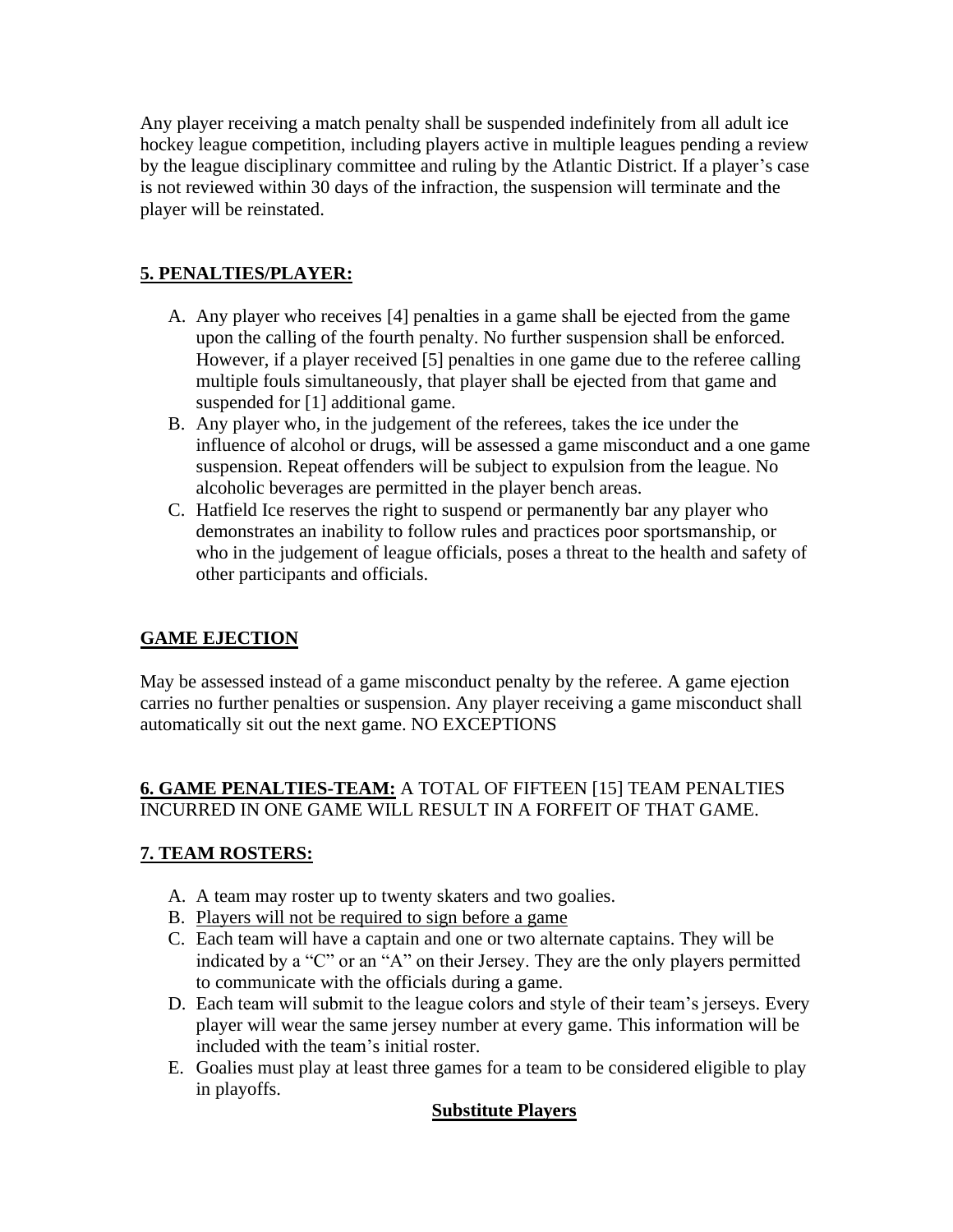Substitute players are meant to be used in situations where a team is missing multiple players to the point they will be below 10 skaters. Substitutes should not be used frequently. If your team needs substitute players, you need to either get more players on your roster or get more reliable players. Teams found abusing substitute player rules will have players added to their roster by the league

- Any substitute player MUST be registered at Hatfield Ice for that current season in which they are being used as a substitute.

**Example:** If someone was registered for the spring of 2019 but are not registered for the 2019-2020 season, they would be ineligible to sub.

Failure to follow this rule will result in automatic game forfeiture and suspension of team captain

- Teams using substitute players may not play with more than ten [10] skaters and one goalie. If you have 8 skaters you can use two subs to get to 10. If you are using substitute players and have more than 10 skaters, it will be an automatic forfeiture of that game.
- SUBSITUTE PLAYERS MUST BE **REGISTERED** IN YOUR LEAGUE OR A LOWER LEAGUE. A "B" player who is not registered in the "C" league can not be used as a substitute. C1 can pull players from C1, C2 & C3. The C2 division can pull from C2 & C3. The C3 division is limited to just C3 players. Failure to follow this will result in forfeiture.

**Teams who repeatedly fail to follow these substitute player rules will be removed from the league at any point in the season.**

#### **8. CHALLENGING PLAYER ELIGABILITY**

- 1) Captains can file a formal challenge to a referee who will instruct the scorekeeper to make a note of the player in question. Challenges will only be accepted from warmups to the completion of the game. No challenges will be accepted after the completion of the game.
- 2) League commissioners will evaluate the situation and issue a verdict.
- 3) If a challenged player is found to not be on the team roster or is an unapproved sub, a forfeit will be issued.

#### **9. PROTOCOL FOR REPORTING ADVANCED PLAYERS**

Captains will be held responsible for submitting a roster completed with players of appropriate skill level for the division in which they are playing

1) Team captain registers a formal complaint, which should include a player's name, jersey number and team. A list of reasons as to why this player is not appropriate for the league must also be included.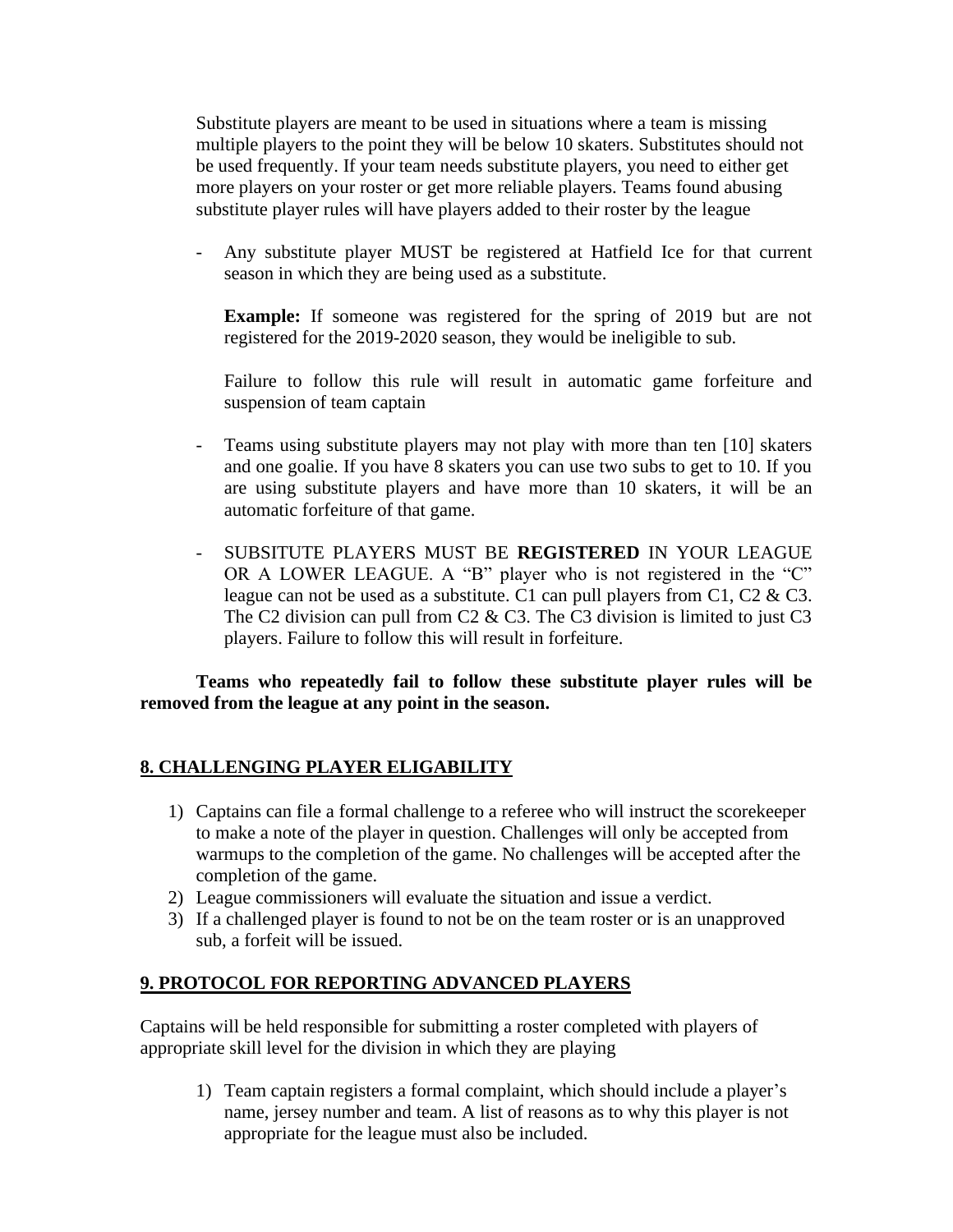- 2) Once two or more captains have identified an individual player, league officials will monitor several games and make a ruling
- 3) If a player is determined to be too advanced for the division in which they are playing, league officials will give the captain of the team a warning. Failure to reel the player in question in may result in the captain serving a one game suspension and the player being removed from the team and league

#### ALL REPORTS ON ADVANCED PLAYERS MUST BE EMAILED TO SCOTT SALAMON AND BILL HAHL

# **10. AUTOMATIC GAME FORFEITURE:**

- A. If a suspended player enters a game, their team shall forfeit the game and they shall receive an additional two games on top of the original suspension.
- B. **IF AN UNROSTERED PLAYER PARTICIPATES IN A GAME, HIS TEAM SHALL FORFEIT**.
- C. See Rule 7, 1Substitute Players, for information on how using improper substitutes will result in a game forfeiture

# **11. GAME TIMES:**

- A. A LEAGUE GAME CONSISTS OF THREE, 15 MINUTE, STOP TIME PERIODS.\* [SEE MERCY RULE "C"]. A GAME IS OFFICIAL AFTER TWO PERIODS HAVE BEEN PLAYED.
- B. A GAME TIME SLOT IS 1 AND ½ HOURS LONG. TEAMS ARE TO BE ON THE ICE, ON TIME. A 5 MINUTE WARMUP IS ALLOWED. NO PLAYER SHALL ENTER THE ICE SURFACE UNTIL THE RESURFACING IS COMPLETE AND THE OLYMPIA DOORS ARE CLOSED.
- **C.** MERCY RULE. IF THE GOAL DIFFERENTIAL IS 7 OR MORE ENTERING, OR BECOMES SO AT ANY TIME DURING THE THIRD PERIOD, A RUNNING CLOCK SHALL BE USED. *IF THE DIFFERENTIAL CLOSES TO WITHIN FOUR (4) GOALS THE STOP CLOCK SHALL RESUME.* IF THE GOAL DIFFERENTIAL BECOMES 10 AT ANY TIME AFTER TWO PERIODS THE GAME SHALL BE ENDED **(EXCEPT FOR THE 30+ C LEAGUE).**
- D. IF ONLY ONE REFEREE SHOWS UP FOR A GAME THE GAME WILL PROCEED AS SCHEDULED WITH ONE REFEREE. THE GAME WILL BE CONSIDERED AN OFFICIAL GAME. TWO REFEREES ARE ASSIGNED TO EVERY GAME.
- E. THE TAG UP OFFSIDES RULE SHALL BE IN EFFECT. **BLUE LINE ICING SHALL BE CALLED.**

# **12. OVERTIME FORMAT:**

A. In the event of a tie game, a 5 minute 3 on 3 sudden death overtime period shall be played. If a team should receive a penalty while already down a player then the non-offending team shall be permitted an extra skater as long as they do not have more than 6 players or 5 and one goalie. Otherwise, the penalty should be stacked.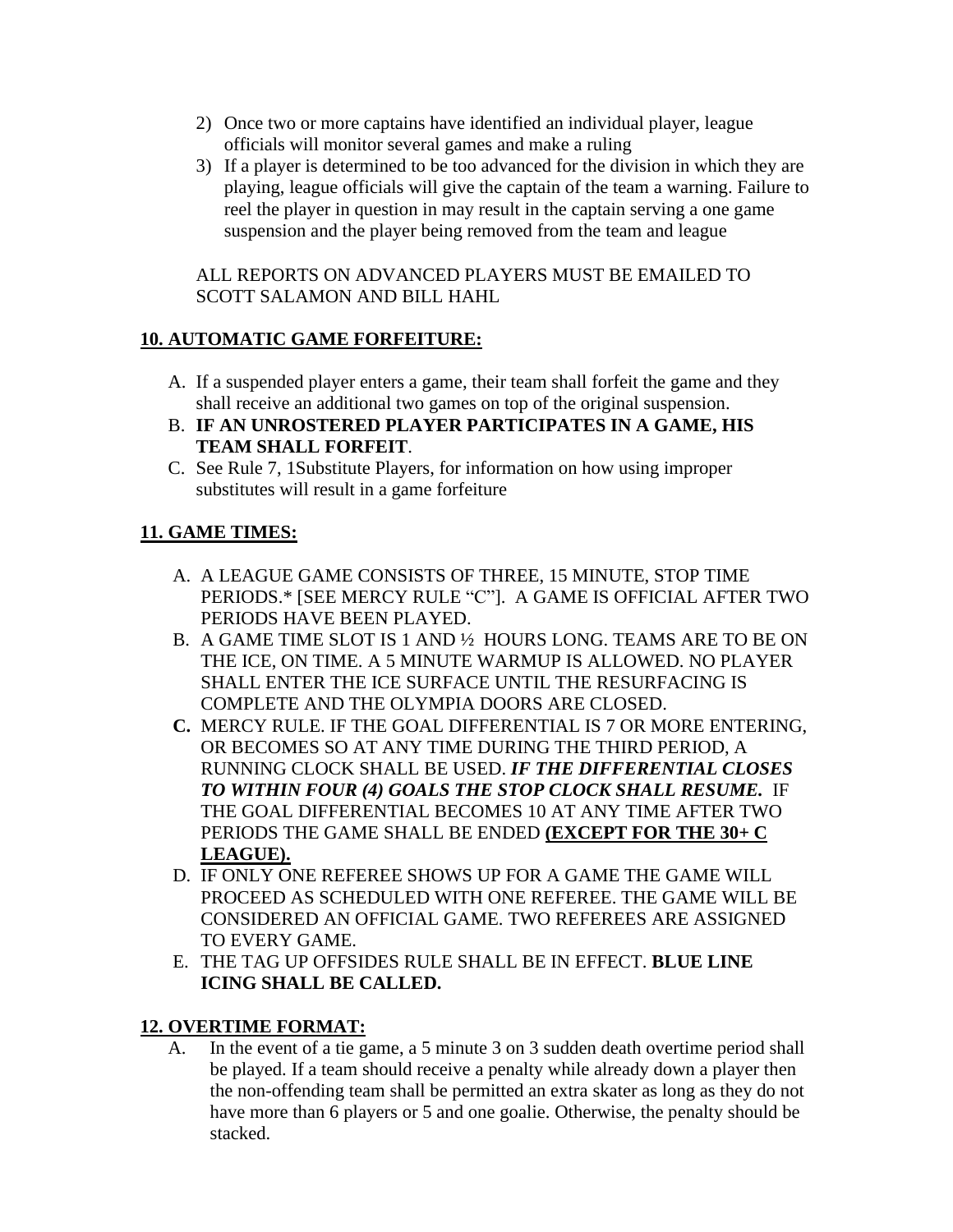\*Note (At no time shall a team be below 3 players and 1 goalie on ice strength as well as over 5 players and 1 goalie. This is the NHL format.)

- B. **IF THERE IS NO SCORING IN OVERTIME A 3 PLAYER SHOOTOUT SHALL BE HELD. AFTER THREE SHOOTERS WE WILL CONTINUE 1 AND 1 UNTIL A WINNER IS DECIDED.** *EVERY SKATER MUST SHOOT ONCE BEFORE A SKATER CAN SHOOT AGAIN***.** PENALIZED PLAYERS WITH TIME REMAINNG ON THEIR PENALTY AT THE END OF OVERTIME ARE NOT ELIGIBLE FOR THE SHOOT-OUT.
- C. IF A **PLAYOFF GAME** IS TIED AT THE END OF REGULATION, A TEN MINUTE SUDDEN DEATH OVERTIME WILL BE PLAYED. THE TEAMS WILL PLAY 5 ON 5. THEY WILL NOT SWITCH ENDS. IF THE GAME IS STILL TIED, THE GAME WILL PROCEED TO A SHOOTOUT. **AFTER THREE SHOOTERS WE WILL CONTINUE 1 AND 1 UNTIL A WINNER IS DECIDED.** *EVERY SKATER MUST SHOOT ONCE BEFORE A SKATER CAN SHOOT AGAIN***.**
- D. IF A **FINALS GAME** IS TIED AT THE END OF REGULATION A TEN MINUTE SUDDEN DEATH OVERTIME WILL BE PLAYED. THE TEAMS WILL PLAY 5 ON 5. THEY WILL NOT SWITCH ENDS. IF THE GAME IS STILL TIED, ANOTHER 10 MINUTE OVERTIME WILL BE PLAYED. THIS WILL CONTINUE UNTIL A WINNER IS DETERMINED.

# **13. SCORESHEETS:**

- A. IT IS UP TO EACH TEAM, ITS PLAYERS OR CAPTAIN TO BE AWARE OF ANY SUSPENSIONS THAT MUST BE SERVED BY BOTH THEIR OPPONENTS OR THEMSELVES. IT IS IN EACH TEAMS BEST INTEREST TO OBTAIN AND KEEP A COPY OF THEIR GAMES SCORESHEETS. ALL SUSPENSIONS WILL BE HANDED OUT BASED ON THESE RECORDS.
- B. A TEAM MAY FILE A GAME PROTEST BY INFORMING THE REFEREE WHO WILL NOTE IT ON THE SCORESHEET AND NOTIFY THE OTHER CAPTAIN AS WELL AS FORMALLY NOTIFING THE COMMISIONER OF THE LEAGUE.

# **13. EQUIPMENT:**

 A. Full equipment must be worn at all times. A regulation helmet with a fastened chin strap is to be worn at all times including warm-ups and on the bench. If a player loses a helmet during play they must go to the bench or replace it before continuing to play.

**FULL FACE PROTECTION IS STRONGLY RECOMMENDED. We WILL NOT be conforming to the new goalie equipment limitations set by USA Hockey. If a team has an issue with an opposing goaltender's equipment they must contact the league commissioner and file a formal protest.**